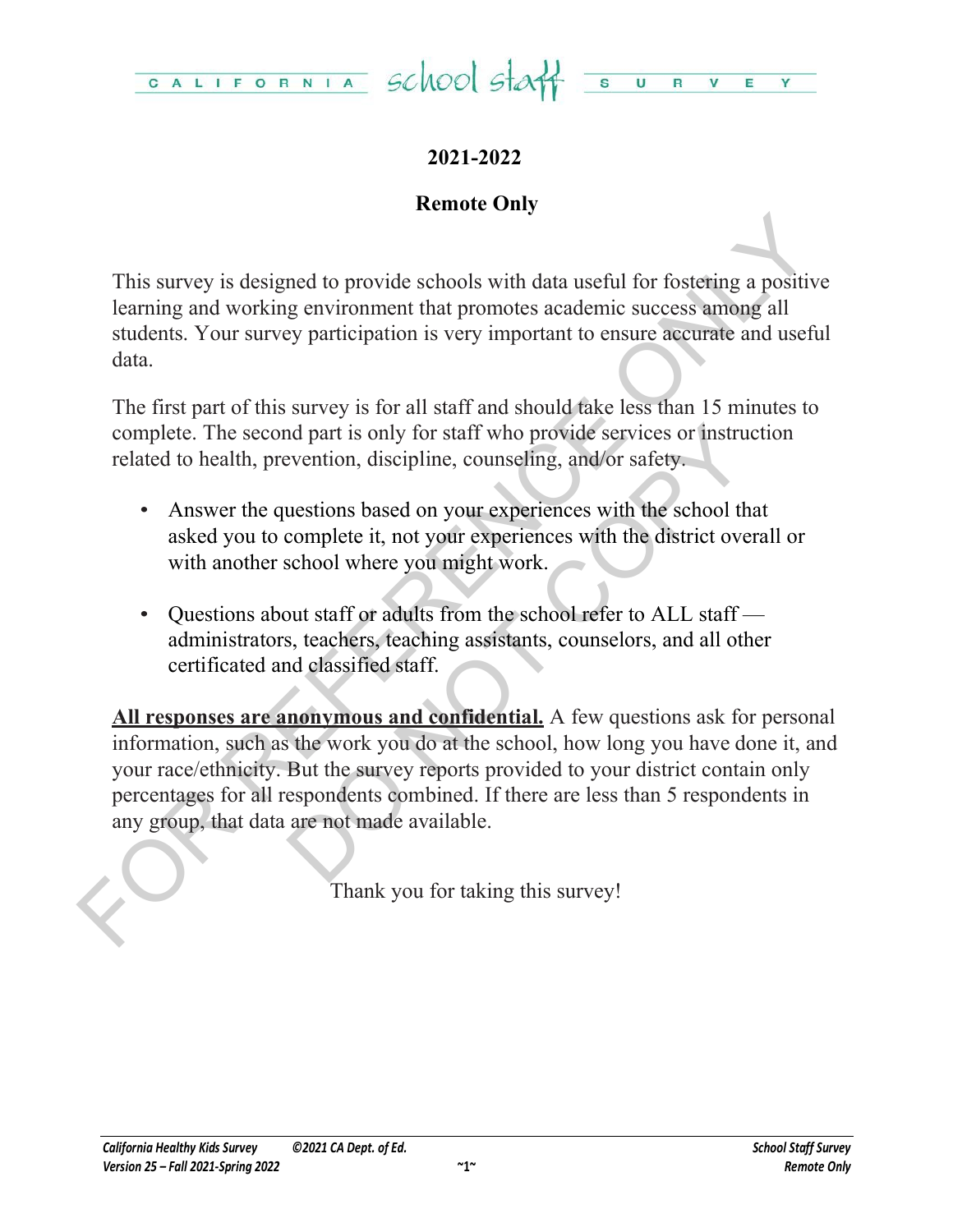

# *Note: This survey is typically administered online. This PDF is provided for review only. Please do not administer without permission.*

## **SECTION 1**

### **1. What is your role(s) at this school?** *(Mark All That Apply.)*

- **A)** Teacher in grade 4 or below
- **B)** Teacher in grade 5 or above
- **C)** Special education teacher
- **D)** Administrator
- **E)** Prevention staff, nurse, or health aide
- **F)** Counselor, psychologist
- **G)** Police, resource officer, or safety personnel
- **H)** Paraprofessional, teacher assistant, or instructional aide
- **I)** Other certificated staff (e.g., librarian)
- **J)** Other classified staff (e.g., janitor, secretarial or clerical, food service)
- **K)** Other service provider (e.g., speech, occupational, physical therapist)

### **Students' School Schedule**

**SECTION 1**<br>
SECTION 1<br>
19 SECTION 1<br>
19 Teacher in grade 4 orbelow<br>
(b) Teacher in grade 3 or showe<br>
(D) Special education technical state<br>
(D) Special education technical state<br>
(D) Special education technical state<br>
(D Sessionce officer, or safety<br>
Le<br>
Le<br>
Le<br>
De lawe returned to their school buildings to attend school. Some students<br>
and returned to the school buildings at all. And some students are doin<br>
ERS (A), (B) OR (J) on #1<br>
of s **This year, some students have returned to their school buildings to attend school. Some students are working from home and not going to the school buildings at all. And some students are doing a combination of both.**

### **[IF RESPONDENT ANSWERS (A), (B), OI**

### **Respond for the majority of students you teach who are enrolled in the school.**

- **2. Which of the following best describes your students' school schedule during the past 30 days?**
	- A) Most of my students went to school in person at the school building for the entire day, Monday through Friday. **[In-School Model]**
	- B) Most of my students participated in school from home for the entire day on most or all weekdays and did not go to the school in person. **[Remote Learning Model]**
	- C) Most of my students went to school in person at the school building for the entire day on some weekdays and participated in school from home on other weekdays. **[Hybrid Model]**
	- D) Most of my students went to school in person at the school building for half of the day and participated in classes from home during the other half of the day on most or all weekdays. **[Hybrid Model]**

### **[AND SKIP TO QUESTION #4]**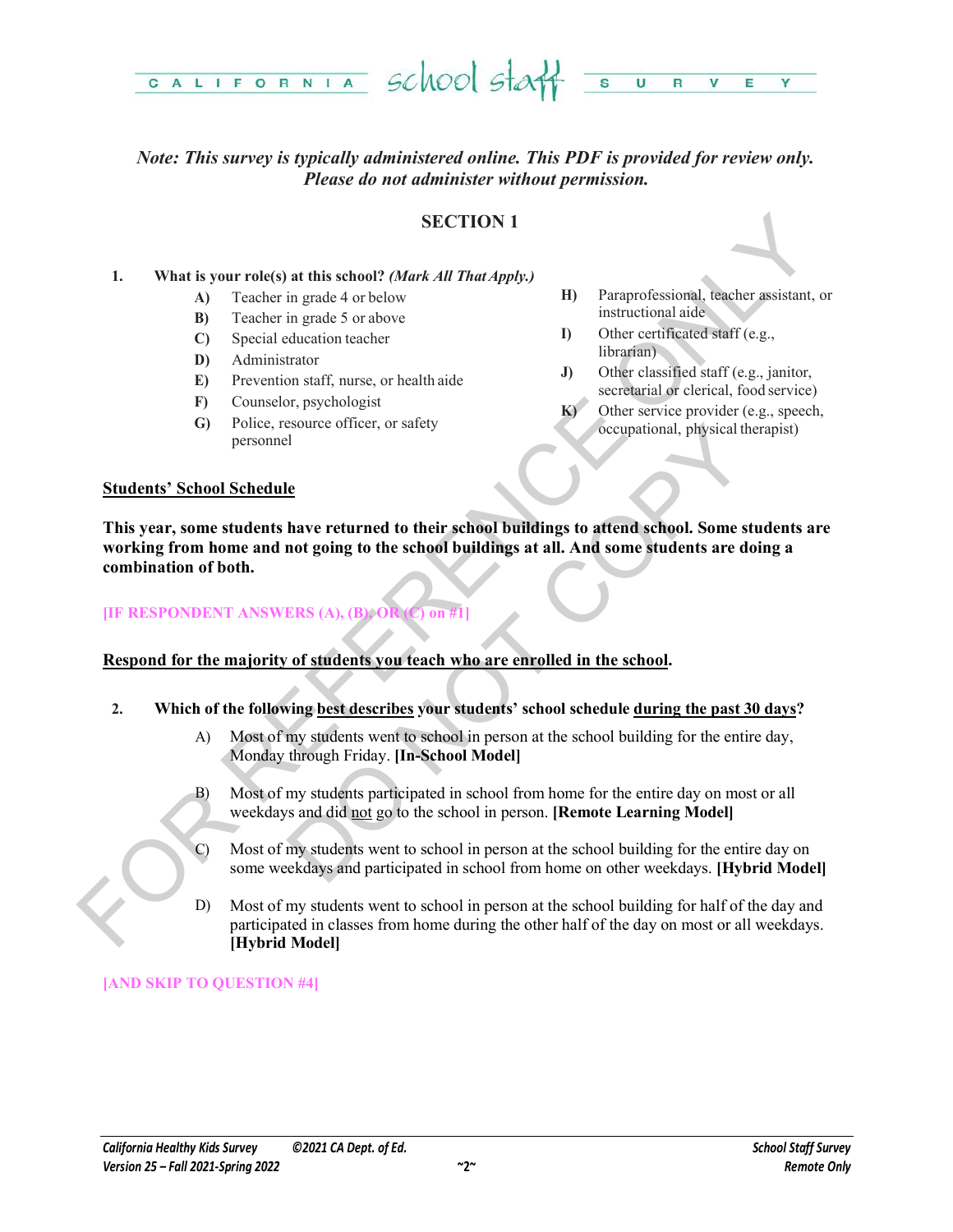

### **[IF RESPONDENT DOES NOT ANSWER (A), (B), OR (C) AND ANSWERS ANY OF (D) THRU (K) on #1]**

### **Respond for the majority of students who are enrolled in the school.**

- **3. Which of the following best describes students' school schedule during the past 30 days?**
	- A) Most students went to school in person at the school building for the entire day, Monday through Friday. **[In-School Model]**
	- B) Most students participated in school from home for the entire day on most or all weekdays and did not go to school in person. **[Remote Learning Model]**
	- C) Most students went to school in person at the school building for the entire day on some weekdays and participated in school from home on other weekdays. **[Hybrid Model]**
- FOR A Mixtures and the following best describes students' school schedule during the past 30 days?<br>
A Most students went to school in person at the school building for the entire day. Monday<br>
through Priday, Hn-School Mod dents went to school in person at the school building for half of the day at<br>et din classes from home during the other half of the day on most or all w<br>**Model**<br>**how many weekdays in an average week did you work from home f** D) Most students went to school in person at the school building for half of the day and participated in classes from home during the other half of the day on most or all weekdays. **[Hybrid Model]**
	- **4. In the past 30 days, how many weekdays in an average week did you work from home for an entire school day?**
		- **A)** 0 days
		- **B)** 1 day
		- **C)** 2 days
		- **D)** 3 days
		- **E)** 4 days
		- **F)** 5 days
	- **5. Do you provide services to the following types of students?** *(Mark All That Apply.)*
		- **A)** Special education
		- **B)** English language learners
		- **C)** None of the above
	- **6. How many years have you worked, in any position, at this school?**
		- **A)** Less than one year
		- **B)** 1 to 2 years
		- **C)** 3 to 5 years
		- **D)** 6 to 10 years
		- **E)** Over 10 years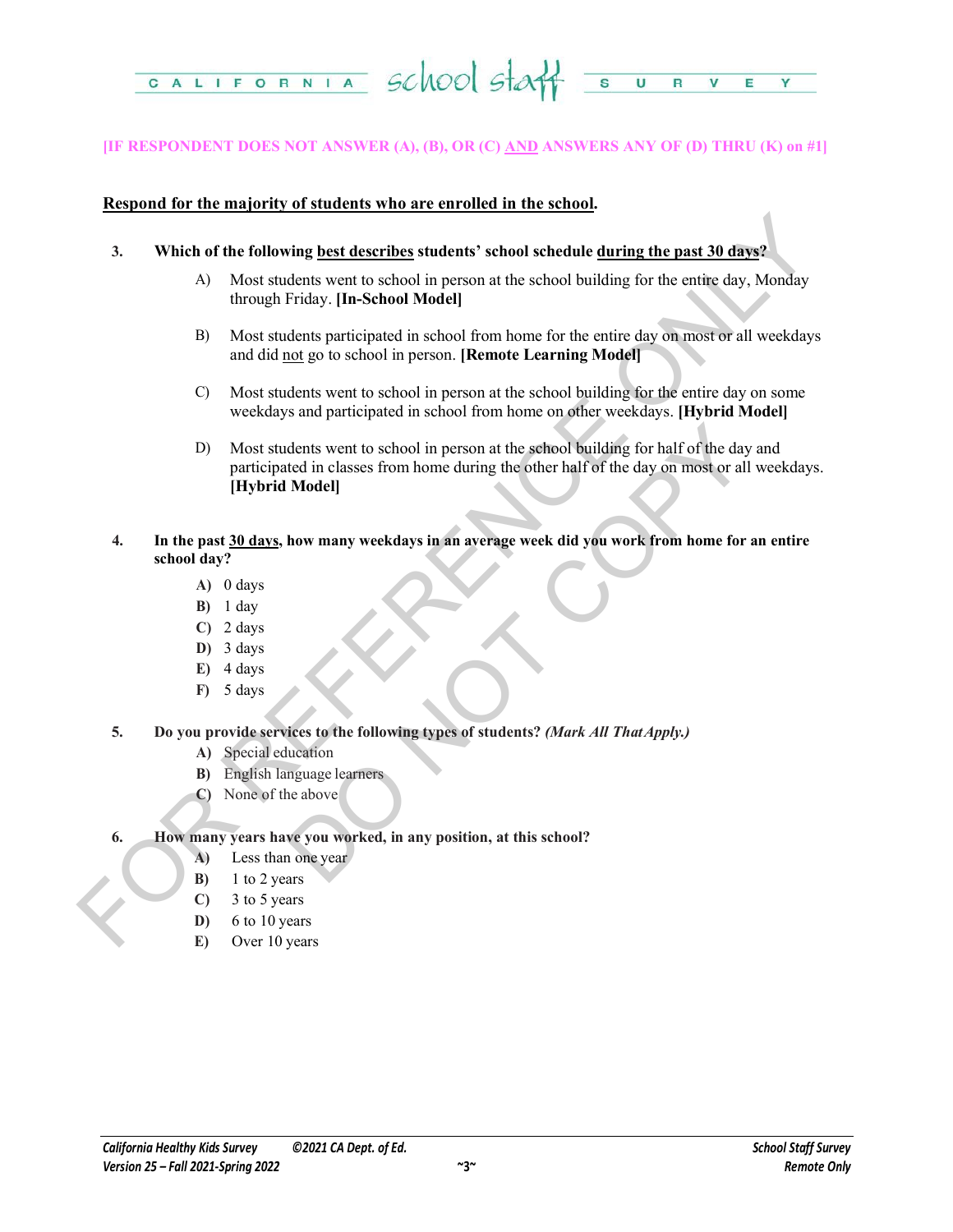

### **7. How many years have you worked at any school in your current position (e.g., teacher, counselor, administrator, food service)?**

- **A)** Less than one year
- **B)** 1 to 2 years
- **C)** 3 to 5 years
- **D)** 6 to 10 years
- **E)** Over 10 years

# FOR THE CHAPTER CONTROL CONTROL CONTROL CONTROL CONTROL CONTROL CONTROL CONTROL CONTROL CONTROL CONTROL CONTROL CONTROL CONTROL CONTROL CONTROL CONTROL CONTROL CONTROL CONTROL CONTROL CONTROL CONTROL CONTROL CONTROL CONTRO **8. What is your race or ethnicity?** (*Mark All That Apply.*)

- **A)** American Indian or Alaska Native
- **B)** Asian or Asian American
- **C)** Black or African American
- **D)** Filipino
- **E)** Hispanic or Latinx
- or Latinx<br>algorithm or Pacific Islander<br>Copy of the Copy of the Copy of the Copy of the Copy of the Copy of the Copy of the Copy of the Copy of the Copy of the Copy of the Copy of the Copy of the Copy of the Copy of the Co **F)** Native Hawaiian or Pacific Islander
- **G)** White
- **H)** Something else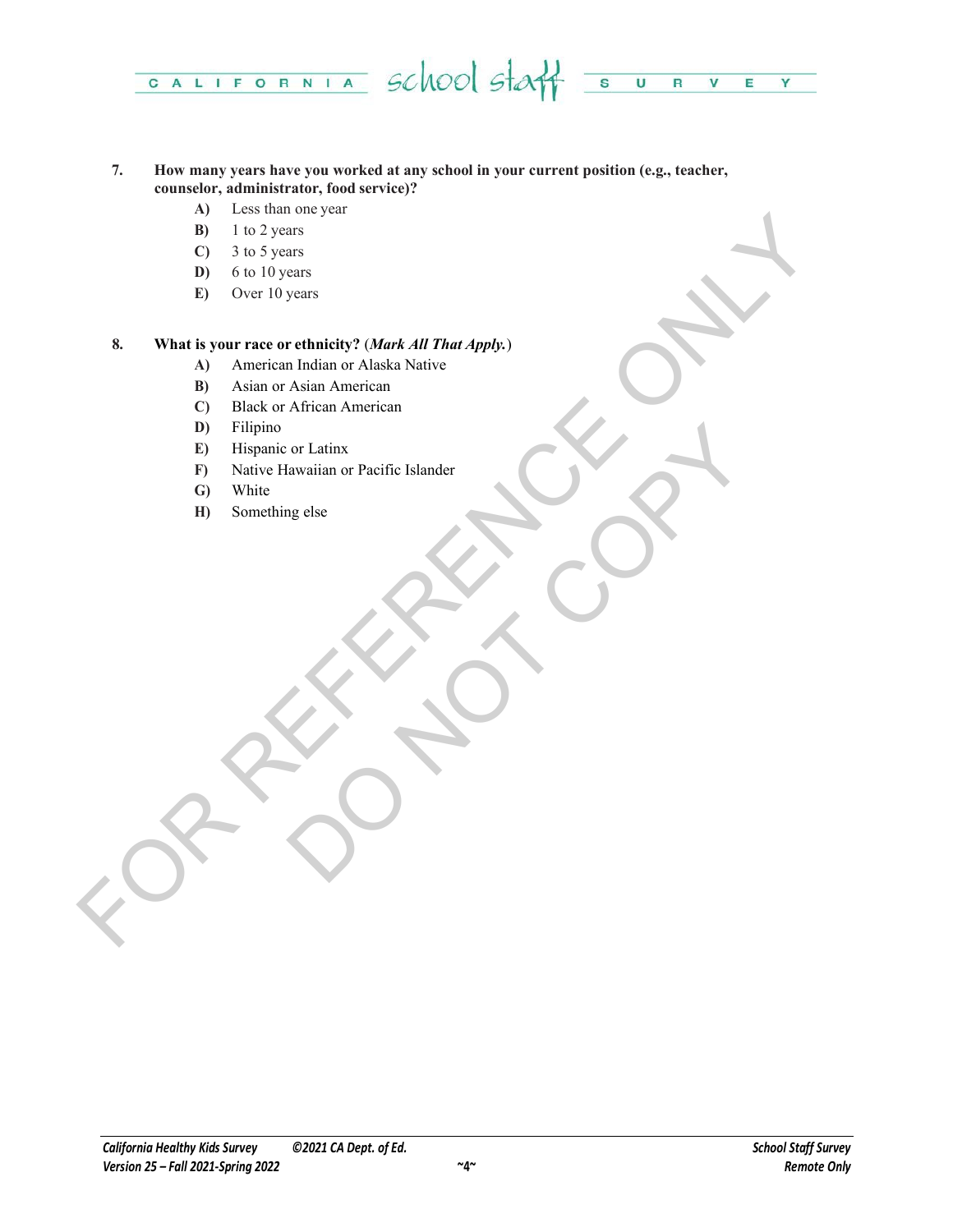CALIFORNIA SCHOOL STAT SURVE  $Y =$ 

**Please indicate how much you agree or disagree with the following statements about this school.**

*This school…*

|     | <i>I rus school</i>                                                                                                                          | Strongly<br>Agree | Agree          | Disagree      | Strongly<br><b>Disagree</b> |
|-----|----------------------------------------------------------------------------------------------------------------------------------------------|-------------------|----------------|---------------|-----------------------------|
| 9.  | is a supportive and inviting place for students<br>to learn.                                                                                 | $\mathbf{A}$      | $\mathbf{B}$   | C             | D                           |
| 10. | promotes academic success for all students.                                                                                                  | A                 | B              |               | D                           |
| 11. | emphasizes helping students academically<br>when they need it.                                                                               | A                 | B              | С             | D                           |
| 12. | provides adequate counseling and support<br>services for students.                                                                           |                   | $\overline{B}$ | $\mathcal{C}$ | D                           |
| 13. | emphasizes teaching lessons in ways<br>relevant to students.                                                                                 |                   | $\mathbf{B}$   | $\mathcal{C}$ | $\mathbf D$                 |
| 14. | is a supportive and inviting place for staff to work.                                                                                        | A                 | B              | $\mathcal{C}$ | D                           |
| 15. | promotes trust and collegiality among staff.                                                                                                 | A                 | B              | $\mathcal{C}$ | D                           |
| 16. | encourages opportunities for students to<br>decide things like class activities or rules.                                                    | $\overline{A}$    | $\overline{B}$ | $\mathcal{C}$ | D                           |
| 17. | gives all students equal opportunity to<br>participate in classroom discussions or<br>activities.                                            | А                 | $\, {\bf B}$   | $\mathsf C$   | D                           |
| 18. | gives all students equal opportunity to<br>participate in numerous extracurricular<br>and enrichment activities.                             | A                 | B              | $\mathcal{C}$ | D                           |
| 19. | gives students opportunities to "make a<br>difference" by helping other people, the<br>school, or the community (e.g., service<br>learning). | A                 | $\mathbf{B}$   | $\mathcal{C}$ | $\mathbf D$                 |
| 20. | emphasizes using instructional materials<br>that reflect the culture or ethnicity of its<br>students.                                        | A                 | $\mathbf{B}$   | $\mathcal{C}$ | D                           |
| 21. | has staff examine their own cultural<br>biases through professional development<br>or other processes.                                       | $\mathbf{A}$      | $\, {\bf B}$   | $\mathcal{C}$ | D                           |
| 22. | considers closing the racial/ethnic<br>achievement gap a high priority.                                                                      | A                 | B              | $\mathcal{C}$ | D                           |
| 23. | has high expectations for all students,<br>regardless of their race, ethnicity, or<br>nationality.                                           | A                 | B              | $\mathcal{C}$ | D                           |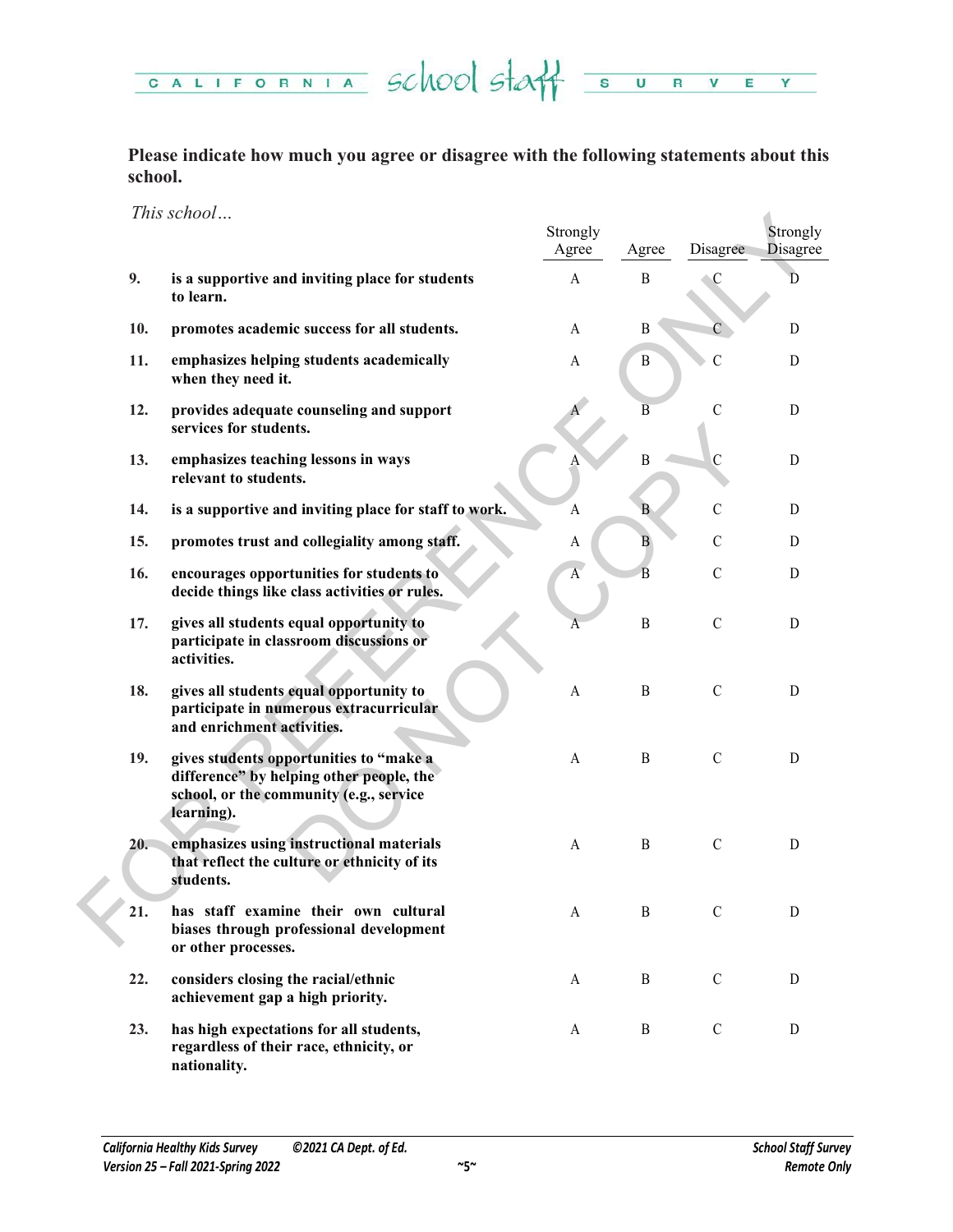### CALIFORNIA School Staff  $\overline{\mathbf{s}}$  $\overline{\mathsf{u}}$ R V E  $Y =$

*This school…*

|     |                                                                                               | Strongly<br>Agree | Agree | Disagree      | Strongly<br>Disagree |
|-----|-----------------------------------------------------------------------------------------------|-------------------|-------|---------------|----------------------|
| 24. | fosters an appreciation of student diversity and<br>respect for each other.                   | A                 | B     | $\mathcal{C}$ |                      |
| 25. | handles discipline problems fairly.                                                           | A                 | B     | C             |                      |
| 26. | is welcoming to and facilitates parent involvement.                                           | A                 | B     |               |                      |
| 27. | has kept staff well-informed about COVID-related<br>safety measures and protocols.            | A                 | B     |               |                      |
| 28. | has implemented good COVID-related safety<br>measures and protocols to keep staff healthy.    | A                 | B     | C             | D                    |
| 29. | has implemented good COVID-related safety<br>measures and protocols to keep students healthy. | A                 | B     | C             |                      |

| 24. | fosters an appreciation of student diversity and<br>respect for each other.                   | А                     | ь            |               | D                    |
|-----|-----------------------------------------------------------------------------------------------|-----------------------|--------------|---------------|----------------------|
| 25. | handles discipline problems fairly.                                                           | $\mathbf{A}$          | $\, {\bf B}$ | $\mathcal{C}$ | D                    |
| 26. | is welcoming to and facilitates parent involvement.                                           | A                     | $\, {\bf B}$ |               | D                    |
| 27. | has kept staff well-informed about COVID-related<br>safety measures and protocols.            | $\mathbf{A}$          | $\, {\bf B}$ |               | ${\rm D}$            |
| 28. | has implemented good COVID-related safety<br>measures and protocols to keep staff healthy.    | $\mathbf{A}$          | $\, {\bf B}$ | $\mathcal{C}$ | D                    |
| 29. | has implemented good COVID-related safety<br>measures and protocols to keep students healthy. | A                     | B            | $\mathcal{C}$ | D                    |
|     |                                                                                               |                       |              |               |                      |
|     | Adults who work at this school                                                                | Strongly<br>Agree     | Agree        | Disagree      | Strongly<br>Disagree |
| 30. | really care about every student.                                                              | A                     | B            | $\mathcal{C}$ | ${\bf D}$            |
| 31. | acknowledge and pay attention to students.                                                    | A                     | $\, {\bf B}$ | $\mathcal{C}$ | D                    |
| 32. | want every student to do their best.                                                          | $\boldsymbol{\rm{A}}$ | $\, {\bf B}$ | $\mathcal{C}$ | D                    |
| 33. | listen to what students have to say.                                                          | A                     | $\mathbf B$  | $\mathcal{C}$ | D                    |
| 34. | believe that every student can be a success.                                                  | A                     | B            | $\mathcal{C}$ | D                    |
| 35. | treat all students fairly.                                                                    | A                     | B            | $\mathcal{C}$ | D                    |
| 36. | are collaborating regularly.                                                                  | A                     | B            | $\mathcal{C}$ | D                    |
| 37. | have close professional relationships with one another.                                       | A                     | B            | $\mathcal{C}$ | D                    |
| 38. | support and treat each other with respect.                                                    | A                     | $\mathbf B$  | $\mathcal{C}$ | D                    |
| 39. | feel a responsibility to improve this school.                                                 | A                     | $\, {\bf B}$ | $\mathcal{C}$ | D                    |
|     | This school                                                                                   |                       |              |               |                      |
|     |                                                                                               | Strongly              |              |               | Strongly             |

|     |                                                                                                     | Strongly<br>Agree | Agree | Disagree | Strongly<br>Disagree |
|-----|-----------------------------------------------------------------------------------------------------|-------------------|-------|----------|----------------------|
| 40. | promotes personnel participation in decision-<br>making that affects school practices and policies. | A                 |       |          |                      |
| 41. | motivates students to learn.                                                                        |                   | B     |          |                      |
| 42. | provides the supports needed for teaching<br>culturally and linguistically diverse students.        | А                 | B     |          |                      |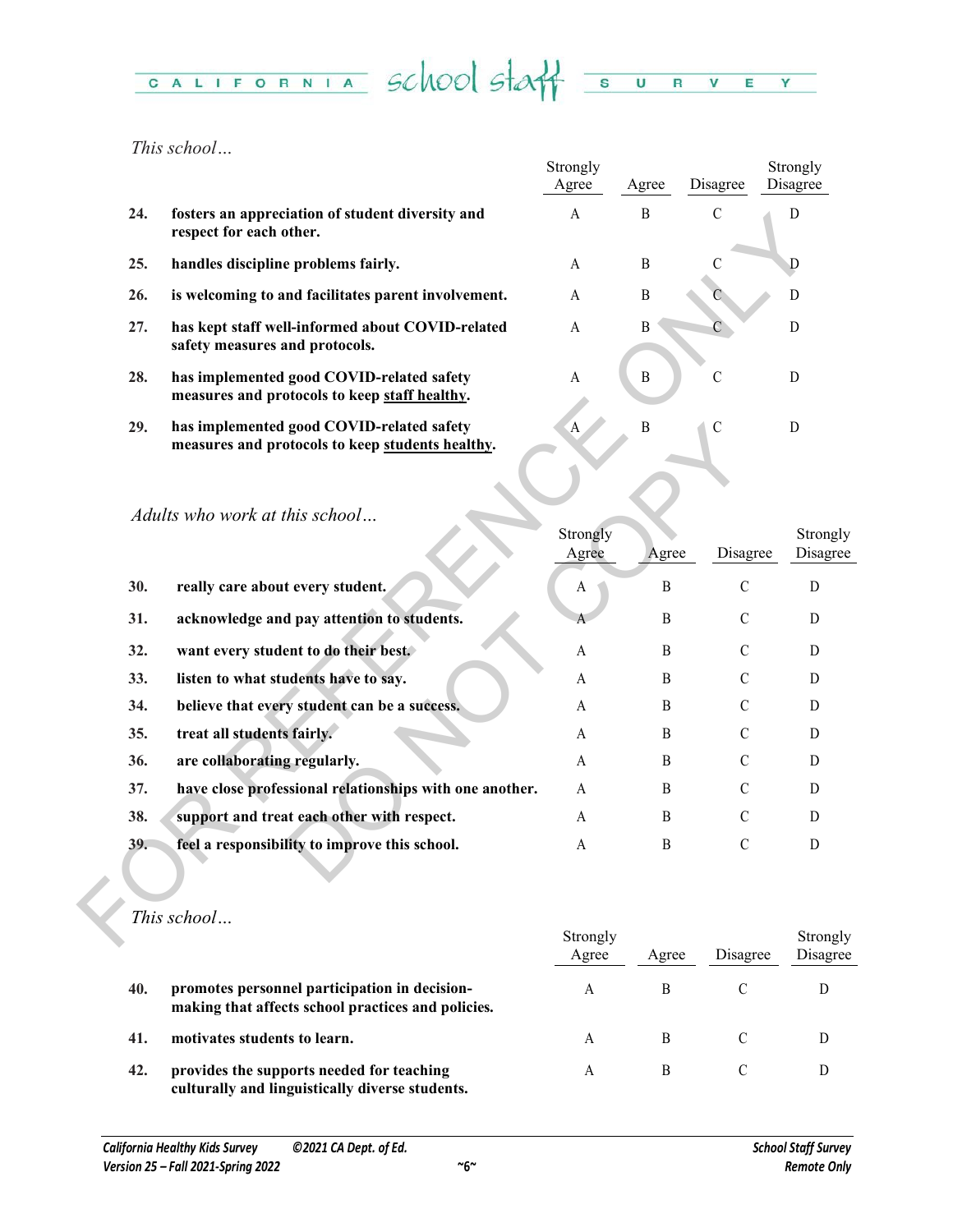

*This school…*

|     |                                                                                                                    | Strongly<br>Agree | Agree | Disagree | Strongly<br>Disagree |
|-----|--------------------------------------------------------------------------------------------------------------------|-------------------|-------|----------|----------------------|
| 43. | encourages parents to be active partners in<br>educating their child.                                              |                   |       |          |                      |
| 44. | uses objective data such as surveys, truancy<br>counts, and test scores in making school<br>improvement decisions. | А                 | B     |          |                      |

| 43.     | encourages parents to be active partners in<br>educating their child.                                                                         | A                 | $\, {\bf B}$ | $\mathcal{C}$ | D                    |
|---------|-----------------------------------------------------------------------------------------------------------------------------------------------|-------------------|--------------|---------------|----------------------|
| 44.     | uses objective data such as surveys, truancy<br>counts, and test scores in making school<br>improvement decisions.                            | A                 | $\mathbf B$  | $\mathcal{C}$ | D                    |
| school. | Please indicate how much you agree or disagree with the following statements about your                                                       |                   |              |               |                      |
|         |                                                                                                                                               | Strongly<br>Agree | Agree        | Disagree      | Strongly<br>Disagree |
| 45.     | Teachers make it clear to students that bullying is<br>not tolerated.                                                                         |                   | B            | $\mathcal{C}$ | D                    |
| 46.     | If a student was bullied, he or she would tell one of<br>the teachers or staff at school.                                                     | A                 | B            | $\mathcal{C}$ | D                    |
| 47.     | Students tell teachers when other students are<br>being bullied.                                                                              |                   | $\mathbf B$  | $\mathcal{C}$ | D                    |
| 48.     | If a student tells a teacher that someone is bullying<br>her or him, the teacher will do something to help.                                   |                   | $\, {\bf B}$ | $\mathsf C$   | D                    |
| 49.     | Students try to stop bullying when they see it<br>happening.                                                                                  | A                 | B            | $\mathcal{C}$ | D                    |
| 50.     | Students respect each other's differences (e.g.,<br>gender, race, culture, sexual orientation).                                               | A                 | $\, {\bf B}$ | $\mathcal{C}$ | D                    |
| 51.     | Adults from this school respect differences in<br>students (e.g., gender, race, culture, sexual<br>orientation).                              | A                 | $\, {\bf B}$ | $\mathsf C$   | D                    |
| 52.     | Teachers show that they think it is important for<br>students of different races and cultures at this<br>school to get along with each other. | A                 | B            | $\mathcal{C}$ | D                    |
| 53.     | Students are healthy and physically fit.                                                                                                      | A                 | B            | $\mathcal{C}$ | D                    |
| 54.     | Students start school alert and rested.                                                                                                       | A                 | B            | $\mathcal{C}$ | D                    |
| 55.     | Students are motivated to learn.                                                                                                              | A                 | B            | $\mathcal{C}$ | D                    |
| 56.     | Students enjoy interacting with each other during<br>class activities.                                                                        | A                 | $\, {\bf B}$ | $\mathcal{C}$ | D                    |
| 57.     | Students care about one another.                                                                                                              | A                 | $\, {\bf B}$ | $\mathsf C$   | D                    |
| 58.     | Students treat each other with respect.                                                                                                       | A                 | B            | $\mathcal{C}$ | D                    |
| 59.     | Students get along well with one another.                                                                                                     | A                 | B            | $\mathsf C$   | D                    |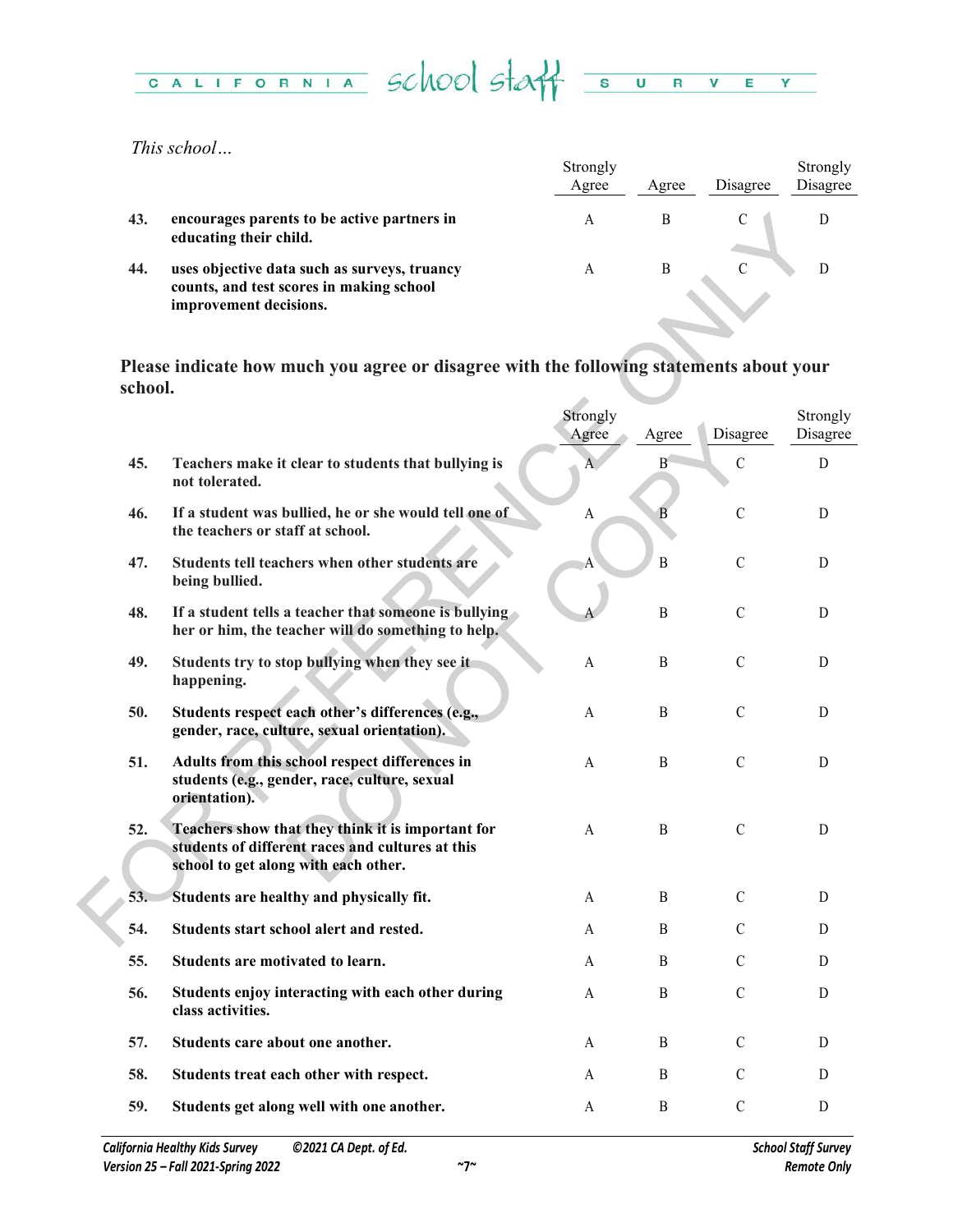

**Please indicate how much you agree or disagree with the following statements about your school.**

|     |                                                                          | Strongly<br>Agree | Agree | Disagree | Strongly<br>Disagree |
|-----|--------------------------------------------------------------------------|-------------------|-------|----------|----------------------|
| 60. | This school encourages students to feel responsible<br>for how they act. | А                 | B     |          |                      |
| 61. | Students are motived to complete their schoolwork.                       | А                 | B     |          |                      |
| 62. | Students feel hopeful about the future.                                  | А                 | B     |          |                      |
|     |                                                                          |                   |       |          |                      |

|     |                                                                                                                  | Agree             | Agree            | Disagree      | Disagree             |
|-----|------------------------------------------------------------------------------------------------------------------|-------------------|------------------|---------------|----------------------|
| 60. | This school encourages students to feel responsible<br>for how they act.                                         | A                 | B                | C             | D                    |
| 61. | Students are motived to complete their schoolwork.                                                               | A                 | $\boldsymbol{B}$ | $\mathsf C$   | D                    |
| 62. | Students feel hopeful about the future.                                                                          | A                 | $\overline{B}$   |               | D                    |
|     | Please indicate how much you agree or disagree with the following statements.                                    |                   |                  |               |                      |
|     |                                                                                                                  | Strongly<br>Agree | Agree            | Disagree      | Strongly<br>Disagree |
| 63. | This school encourages students to understand<br>how others think and feel.                                      | $\mathbf{A}$      | В                | $\mathcal{C}$ | D                    |
| 64. | Students are taught that they can control their<br>own behavior.                                                 | A                 | B                | $\mathcal{C}$ | D                    |
| 65. | This school helps students resolve conflicts with<br>one another.                                                | A <sub>1</sub>    | $\, {\bf B}$     | $\mathcal{C}$ | D                    |
| 66. | This school encourages students to care about<br>how others feel.                                                | A                 | B                | $\mathcal{C}$ | D                    |
| 67. | The school rules are fair.                                                                                       | A                 | B                | $\mathcal{C}$ | D                    |
| 68. | Students in this school are well-behaved.                                                                        | A                 | B                | $\mathcal{C}$ | D                    |
| 69. | The rules at this school are too strict.                                                                         | A                 | B                | $\mathcal{C}$ | D                    |
| 70. | It is easy for students to get kicked out of class or<br>get suspended.                                          | A                 | $\, {\bf B}$     | $\mathcal{C}$ | D                    |
| 71. | Students get in trouble for breaking small rules.                                                                | A                 | B                | C             | D                    |
| 72. | Teachers are very strict here.                                                                                   | A                 | B                | $\mathcal{C}$ | D                    |
| 73. | This school clearly informs students what will<br>happen if they break school rules.                             | A                 | B                | $\mathcal{C}$ | D                    |
| 74. | Students know what the rules are.                                                                                | A                 | B                | $\mathcal{C}$ | D                    |
| 75. | Teachers at this school communicate with<br>parents about what their children are expected<br>to learn in class. | A                 | B                | $\mathcal{C}$ | D                    |
| 76. | Parents feel welcome to participate at this school.                                                              | A                 | B                | $\mathcal{C}$ | D                    |
| 77. | School staff take parents' concerns seriously.                                                                   | A                 | B                | $\mathcal{C}$ | D                    |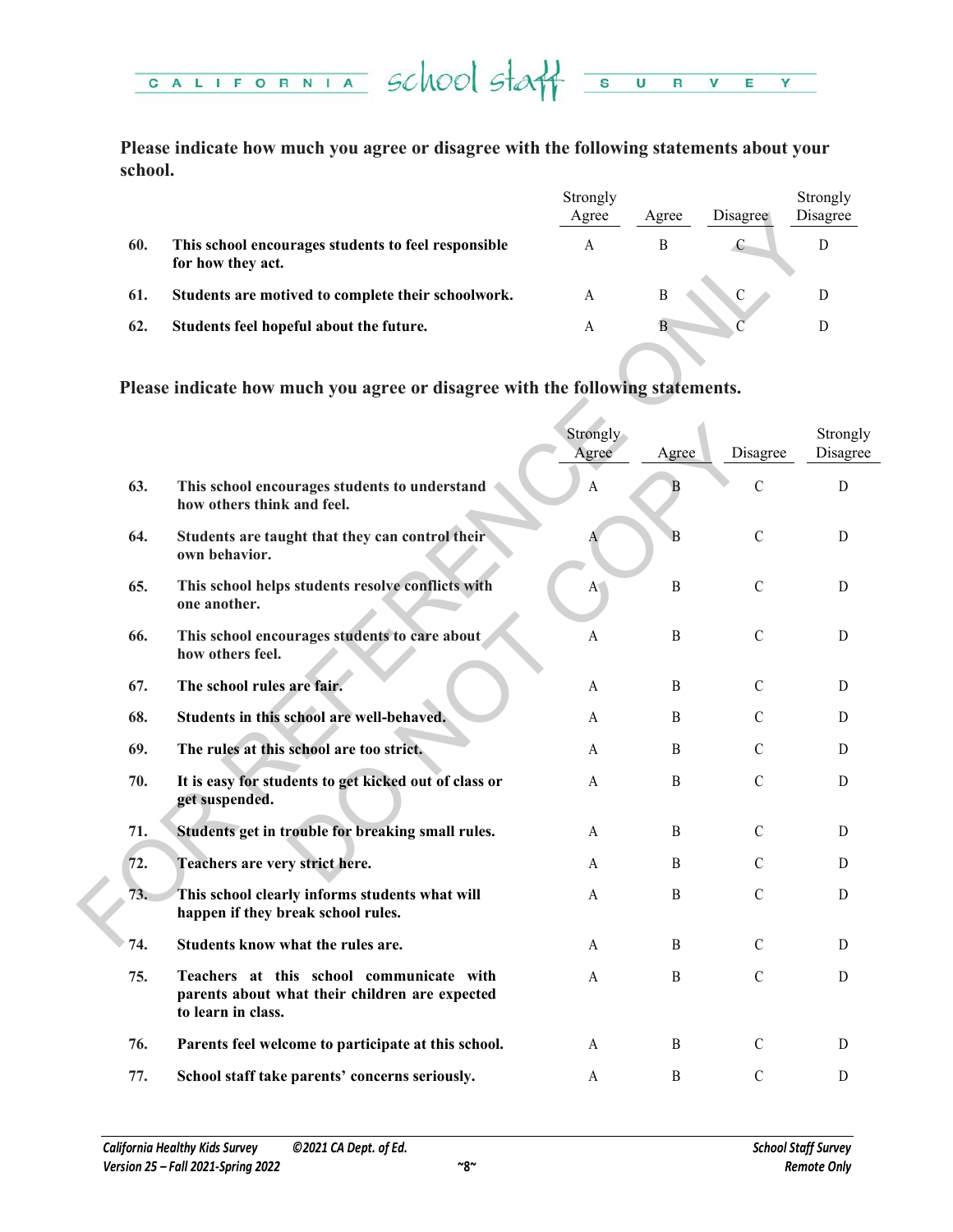### CALIFORNIA School staff su  $R$   $V$   $E$ Y

# **The next questions ask for your opinions about student-related problems.**

*For students enrolled in this school, how much of a problem is…*

|     |                                                                                                                                                                                      | Insignificant<br>Problem | Mild<br>Problem | Moderate<br>Problem | Severe<br>Problem |
|-----|--------------------------------------------------------------------------------------------------------------------------------------------------------------------------------------|--------------------------|-----------------|---------------------|-------------------|
| 78. | student alcohol and drug use?                                                                                                                                                        | A                        | B               | $\mathcal{C}$       | D                 |
| 79. | student tobacco use?                                                                                                                                                                 | A                        | B               |                     | D                 |
| 80. | student vaping or e-cigarette use?                                                                                                                                                   | A                        | $\bf{B}$        |                     | $\mathbf D$       |
| 81. | harassment or bullying among students?                                                                                                                                               | A                        | B               | $\overline{C}$      | D                 |
| 82. | disruptive student behavior?                                                                                                                                                         | A                        | B               | $\mathcal{C}$       | D                 |
| 83. | racial/ethnic conflict among students?                                                                                                                                               | A                        | $\, {\bf B}$    | $\mathsf C$         | D                 |
| 84. | student depression or other mental health<br>problems?                                                                                                                               | $\overline{A}$           | $\, {\bf B}$    | $\mathcal{C}$       | D                 |
| 85. | lack of respect of staff by students?                                                                                                                                                | A                        | B               | $\mathcal{C}$       | D                 |
| 86. | cutting classes or being truant?                                                                                                                                                     | $\mathbf{A}$             | $\bf{B}$        | $\mathcal{C}$       | D                 |
| 87. | gang-related activity?                                                                                                                                                               | А                        | B               | $\mathcal{C}$       | D                 |
|     | Do you feel that you need more professional development, training, mentorship, or<br>other support to do your job in any of the following areas?<br>Area of Professional Development |                          | Yes             |                     | No                |
| 88. | positive behavioral support and classroom management                                                                                                                                 |                          | A               |                     | B                 |
| 89. | working with diverse racial, ethnic, or cultural groups                                                                                                                              |                          | A               |                     | B                 |
| 90. | supporting students exposed to trauma or stressful life<br>events (e.g., trauma-informed practices)                                                                                  |                          | A               |                     | $\mathbf B$       |
| 91. | meeting the social, emotional, and developmental needs<br>of youth (e.g., resilience promotion)                                                                                      |                          | A               |                     | B                 |
| 92. | <b>COVID-related safety measures and protocols to keep staff</b><br>and students healthy                                                                                             |                          | A               |                     | B                 |
| 93. | motivating students through remote learning                                                                                                                                          |                          | A               |                     | B                 |

| 83.                                                                                                                                                                                                           | racial/ethnic conflict among students?                                                              | B<br>$A^{\circ}$ |              | $\mathcal{C}$ | D |  |  |  |
|---------------------------------------------------------------------------------------------------------------------------------------------------------------------------------------------------------------|-----------------------------------------------------------------------------------------------------|------------------|--------------|---------------|---|--|--|--|
| 84.                                                                                                                                                                                                           | student depression or other mental health<br>problems?                                              | B<br>A           |              | $\mathcal{C}$ | D |  |  |  |
| 85.                                                                                                                                                                                                           | lack of respect of staff by students?                                                               | B<br>A           |              | $\mathcal{C}$ | D |  |  |  |
| 86.                                                                                                                                                                                                           | cutting classes or being truant?                                                                    | $\bf{B}$<br>A    |              | $\mathcal{C}$ | D |  |  |  |
| 87.                                                                                                                                                                                                           | gang-related activity?                                                                              | B<br>A           |              | $\mathcal{C}$ | D |  |  |  |
| Do you feel that you need more professional development, training, mentorship, or<br>other support to do your job in any of the following areas?<br>Area of Professional Development<br>Yes<br>N <sub>o</sub> |                                                                                                     |                  |              |               |   |  |  |  |
|                                                                                                                                                                                                               |                                                                                                     |                  |              |               |   |  |  |  |
|                                                                                                                                                                                                               |                                                                                                     |                  |              |               |   |  |  |  |
| 88.                                                                                                                                                                                                           | positive behavioral support and classroom management                                                |                  | $\mathbf{A}$ | B             |   |  |  |  |
| 89.                                                                                                                                                                                                           | working with diverse racial, ethnic, or cultural groups                                             |                  | $\mathbf{A}$ | B             |   |  |  |  |
| 90.                                                                                                                                                                                                           | supporting students exposed to trauma or stressful life<br>events (e.g., trauma-informed practices) |                  | A            | B             |   |  |  |  |
| 91.                                                                                                                                                                                                           | meeting the social, emotional, and developmental needs<br>of youth (e.g., resilience promotion)     |                  | A            | B             |   |  |  |  |
| 92.                                                                                                                                                                                                           | COVID-related safety measures and protocols to keep staff<br>and students healthy                   |                  | A            | B             |   |  |  |  |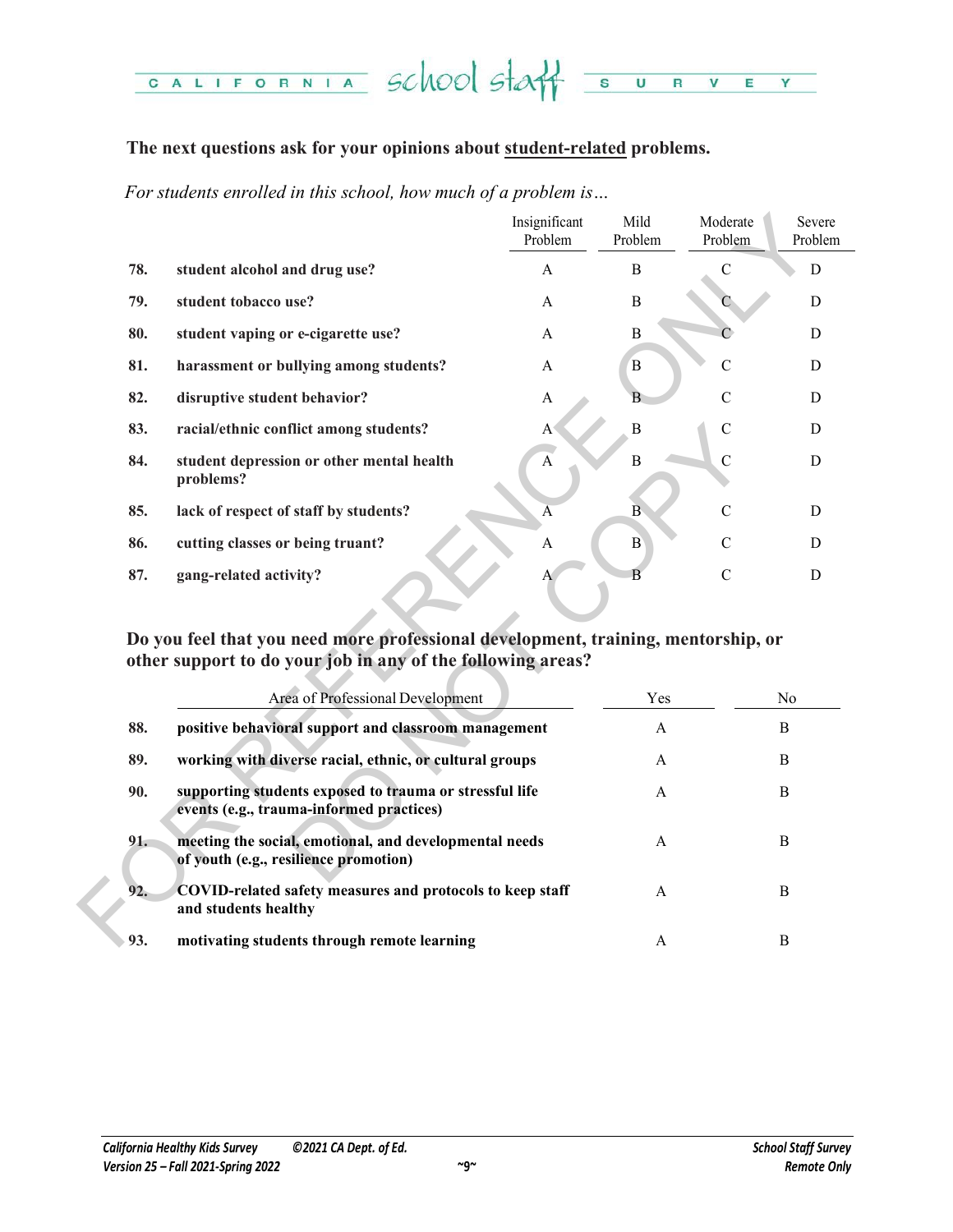CALIFORNIA School Staff  $\overline{\mathbf{s}}$  $\overline{U}$  $\overline{R}$  $\overline{\mathbf{v}}$ E Y

# **The next set of questions ask about your experiences with remote instruction this year.**

|      |                                                                                                                                                                               | Strongly     |              |                | Strongly    |
|------|-------------------------------------------------------------------------------------------------------------------------------------------------------------------------------|--------------|--------------|----------------|-------------|
|      |                                                                                                                                                                               | Agree        | Agree        | Disagree       | Disagree    |
| 94.  | I can provide effective instruction.                                                                                                                                          | $\mathbf{A}$ | $\, {\bf B}$ | $\mathcal{C}$  | D           |
| 95.  | I have had sufficient training and/or experience<br>using distance learning tools (video calls, learning<br>management system, etc.) to deliver effective<br>remote teaching. | $\mathbf{A}$ | $\, {\bf B}$ | $\overline{C}$ | ${\rm D}$   |
| 96.  | Teachers from this school are providing effective<br>instruction.                                                                                                             | $\mathbf{A}$ | $\mathbf{B}$ | $\mathcal{C}$  | $\mathbf D$ |
| 97.  | Teachers from this school are motivating<br>students.                                                                                                                         |              |              | $\mathcal{C}$  | D           |
| 98.  | Students who need the most academic support<br>are receiving the support they need.                                                                                           | A            | $\, {\bf B}$ | $\mathcal{C}$  | D           |
| 99.  | Students are coping well with remote learning.                                                                                                                                | A            | B            | $\mathcal{C}$  | D           |
| 100. | Students are less engaged in remote classes than<br>in in-person classes.                                                                                                     | A            | B            | $\mathcal{C}$  | ${\bf D}$   |
| 101. | Students are learning as much or more now as<br>they were prior to switching to remote learning.                                                                              | $\mathbf{A}$ | $\, {\bf B}$ | $\mathcal{C}$  | D           |
| 102. | Do you have responsibilities for services or instruction related to health, prevention, discipline,<br>counseling, and/or safety?<br>$\mathbf{A}$<br>No<br>B)<br>Yes          |              |              |                |             |

- **102. Do you have responsibilities for services or instruction related to health, prevention, discipline, counseling, and/or safety?** 
	- **A)** No
	- **B)** Yes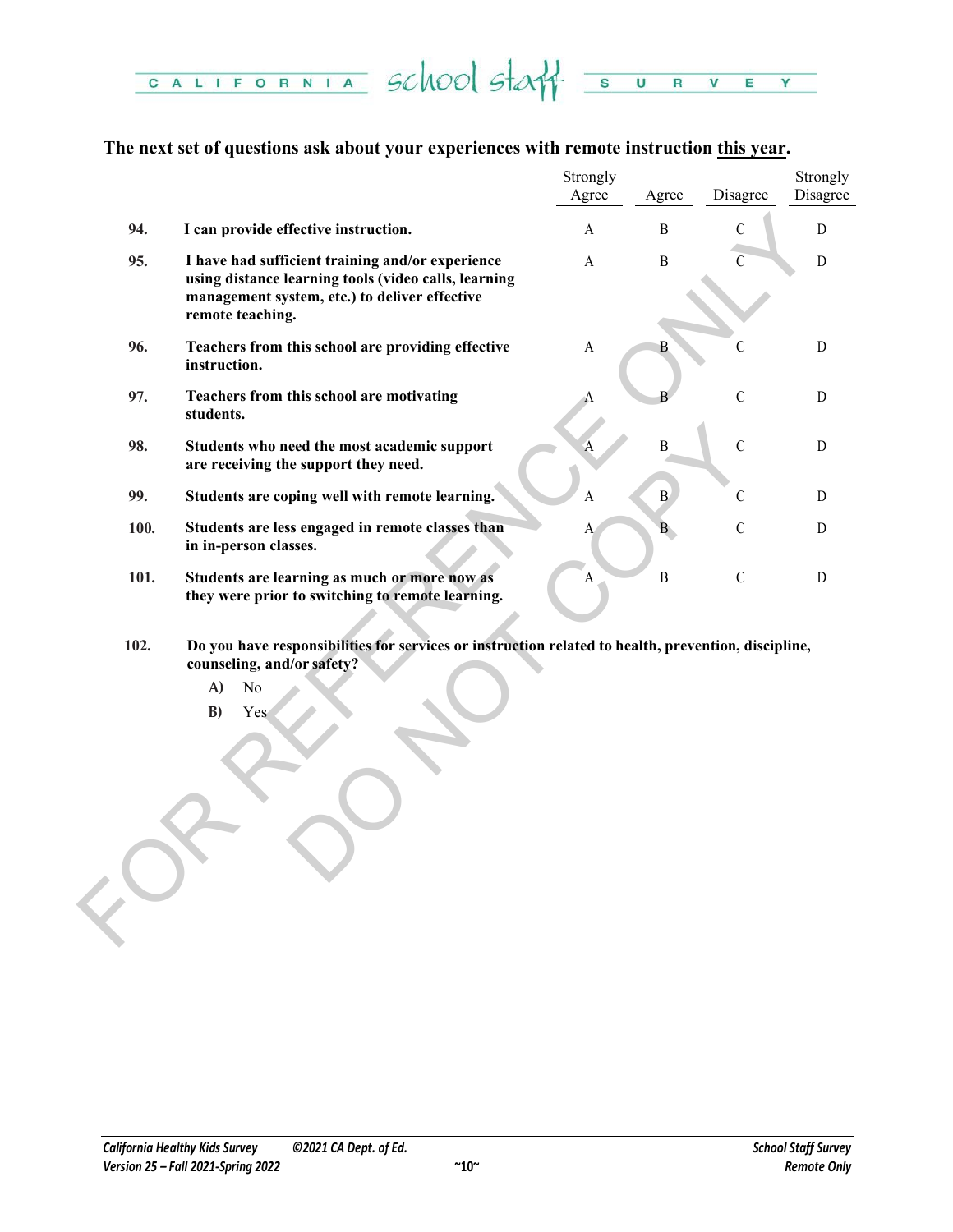

# **SECTION 2**

# **The following questions are ONLY for staff at this school who have responsibilities for services or instruction related to health, prevention, discipline, counseling, and/or safety. If you have such responsibilities, continue through this module. (If not, you have finished the survey. Thank you for your participation.)**

| services or instruction related to health, prevention, discipline, counseling, and/or<br>safety. If you have such responsibilities, continue through this module. (If not, you<br>have finished the survey. Thank you for your participation.) |                                                                                                                                                                                                |                   |                  |               |                      |  |  |
|------------------------------------------------------------------------------------------------------------------------------------------------------------------------------------------------------------------------------------------------|------------------------------------------------------------------------------------------------------------------------------------------------------------------------------------------------|-------------------|------------------|---------------|----------------------|--|--|
|                                                                                                                                                                                                                                                | How much do you agree with the following statements about this school?                                                                                                                         |                   |                  |               |                      |  |  |
|                                                                                                                                                                                                                                                | This school                                                                                                                                                                                    | Strongly<br>Agree | Agree            | Disagree      | Strongly<br>Disagree |  |  |
| 103.                                                                                                                                                                                                                                           | collaborates well with community organizations to<br>help address substance use or other problems<br>among youth.                                                                              | $\mathbf{A}$      | $\mathbf B$      | $\mathcal{C}$ | $\mathbf D$          |  |  |
| 104.                                                                                                                                                                                                                                           | has sufficient resources to create a safe campus.                                                                                                                                              |                   | $\, {\bf B}$     | C             | D                    |  |  |
| 105.                                                                                                                                                                                                                                           | has sufficient resources to address substance use<br>prevention needs.                                                                                                                         | A                 | $\, {\bf B}$     | $\mathcal{C}$ | D                    |  |  |
| 106.                                                                                                                                                                                                                                           | consistently enforces policies banning tobacco<br>use/vaping on school property.                                                                                                               | $\mathbf A$       | $\overline{B}$   | $\mathbf C$   | ${\rm D}$            |  |  |
| 107.                                                                                                                                                                                                                                           | punishes first-time violations of alcohol or other<br>drug policies by at least an out-of-school<br>suspension.                                                                                | A                 | $\mathbf B$      | $\mathcal{C}$ | D                    |  |  |
| 108.                                                                                                                                                                                                                                           | enforces zero tolerance policies.                                                                                                                                                              | A                 | $\, {\bf B}$     | $\mathcal{C}$ | D                    |  |  |
| 109.                                                                                                                                                                                                                                           | provides effective confidential support and<br>referral services for students needing help<br>because of substance abuse, violence, or other<br>problems (e.g., a Student Assistance Program). | A                 | $\, {\bf B}$     | $\mathcal{C}$ | $\mathbf D$          |  |  |
| 110.                                                                                                                                                                                                                                           | considers substance abuse prevention an<br>important goal.                                                                                                                                     | A                 | B                | $\mathcal{C}$ | D                    |  |  |
| 111.                                                                                                                                                                                                                                           | provides adequate health services for students.                                                                                                                                                | A                 | B                | C             | D                    |  |  |
| 112.                                                                                                                                                                                                                                           | emphasizes helping students with their<br>social, emotional, and behavioral<br>problems.                                                                                                       | A                 | $\boldsymbol{B}$ | $\mathcal{C}$ | $\mathbf D$          |  |  |
| 113.                                                                                                                                                                                                                                           | uses restorative practices to help resolve conflicts.                                                                                                                                          | A                 | B                | C             | D                    |  |  |
| 114.                                                                                                                                                                                                                                           | implements trauma-informed practices.                                                                                                                                                          | A                 | B                | C             | D                    |  |  |